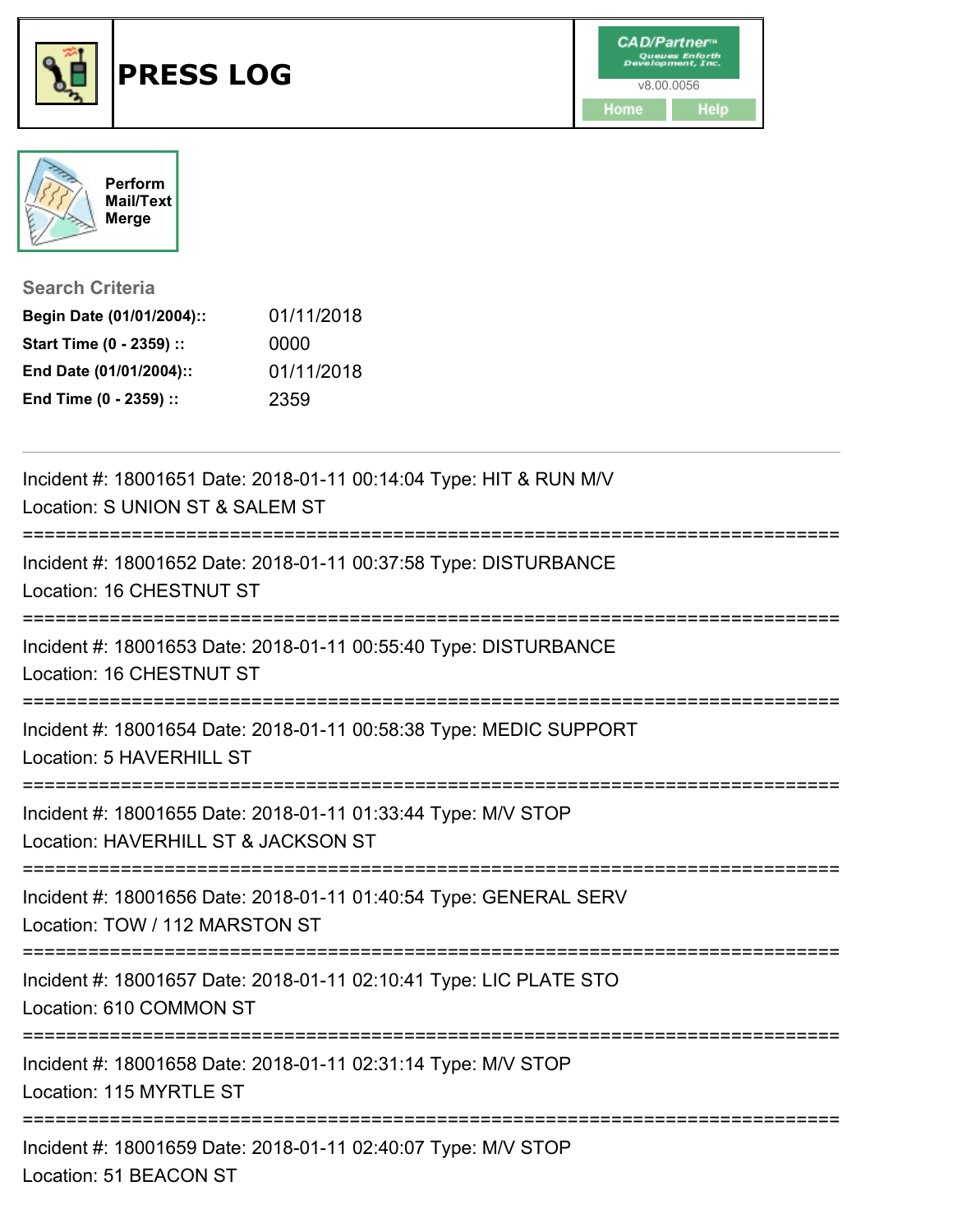| Incident #: 18001660 Date: 2018-01-11 02:42:37 Type: ALARM/BURG<br>Location: JIMENEZ MARKET / 117 NEWBURY ST        |
|---------------------------------------------------------------------------------------------------------------------|
| Incident #: 18001661 Date: 2018-01-11 02:44:26 Type: M/V STOP<br>Location: GROTON ST & S BROADWAY                   |
| Incident #: 18001662 Date: 2018-01-11 02:46:27 Type: TOW/REPOSSED<br>Location: 442 LOWELL ST                        |
| Incident #: 18001663 Date: 2018-01-11 02:47:36 Type: M/V STOP<br>Location: AMES ST & YALE ST                        |
| Incident #: 18001664 Date: 2018-01-11 02:57:41 Type: SUS PERS/MV<br>Location: HOLIDAY INN EXPRESS / 224 WINTHROP AV |
| Incident #: 18001665 Date: 2018-01-11 03:13:55 Type: ALARM/BURG<br>Location: ROLLINS SCHOOL / 451 HOWARD ST         |
| Incident #: 18001666 Date: 2018-01-11 03:15:09 Type: M/V STOP<br>Location: ESSEX ST & NEWBURY ST                    |
| Incident #: 18001667 Date: 2018-01-11 03:16:19 Type: SUS PERS/MV<br>Location: 320 S BROADWAY                        |
| Incident #: 18001668 Date: 2018-01-11 03:28:44 Type: M/V STOP<br>Location: ANDOVER ST & S UNION ST                  |
| Incident #: 18001669 Date: 2018-01-11 03:30:43 Type: 911 HANG UP<br>Location: RIVERA / 135 GARDEN ST                |
| Incident #: 18001670 Date: 2018-01-11 03:39:44 Type: ALARM/BURG<br>Location: CARRIBEAN BAKERY / 205 BROADWAY        |
| Incident #: 18001671 Date: 2018-01-11 03:45:57 Type: MEDIC SUPPORT<br>Location: 24 OREGON AV                        |
| Incident #: 18001672 Date: 2018-01-11 03:59:28 Type: M/V STOP<br>Location: HAWLEY ST & S BROADWAY                   |
| Incident #: 18001673 Date: 2018-01-11 04:05:14 Type: ALARM/BURG<br>Location: BEAULIEU / 51 HOFFMAN AV               |

===========================================================================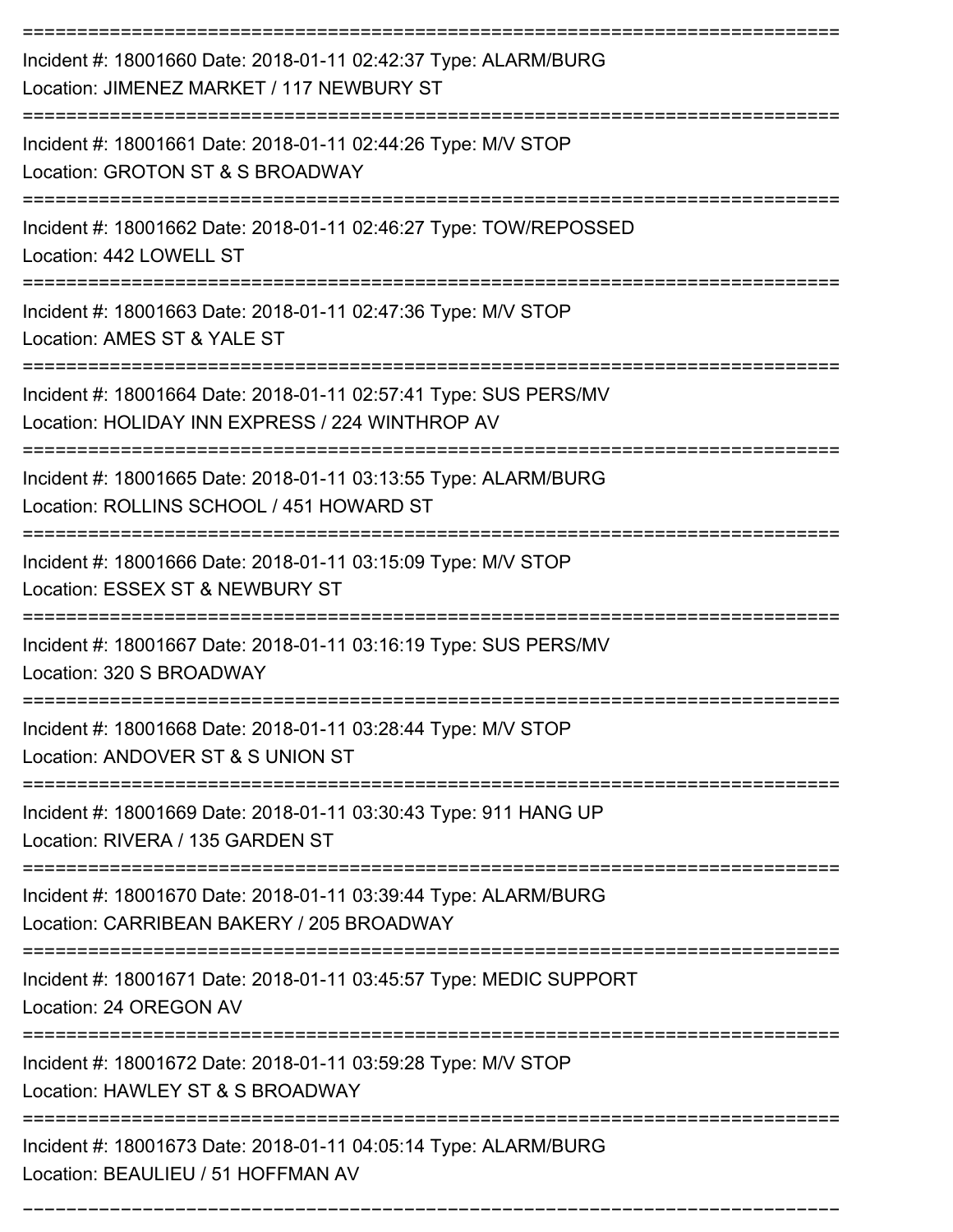| Incident #: 18001674 Date: 2018-01-11 04:17:05 Type: M/V STOP<br>Location: BENNINGTON ST & CHESTNUT ST               |
|----------------------------------------------------------------------------------------------------------------------|
| Incident #: 18001675 Date: 2018-01-11 05:24:09 Type: ALARM/BURG<br>Location: FREEDOM AUTO TIRES / 160 S BROADWAY     |
| Incident #: 18001676 Date: 2018-01-11 05:56:07 Type: ALARM/BURG<br>Location: FREEDOM AUTO TIRES / 160 S BROADWAY     |
| Incident #: 18001677 Date: 2018-01-11 06:14:39 Type: AUTO ACC/NO PI<br>Location: 15 BARKER ST                        |
| Incident #: 18001678 Date: 2018-01-11 06:28:15 Type: AUTO ACC/NO PI<br>Location: 218 WINTHROP AV<br>---------------- |
| Incident #: 18001679 Date: 2018-01-11 06:29:03 Type: ALARM/BURG<br>Location: 50 PLEASANT ST                          |
| Incident #: 18001680 Date: 2018-01-11 06:37:28 Type: ALARM/BURG<br>Location: CENTRAL AUTO MUSIC / 273 S UNION        |
| Incident #: 18001681 Date: 2018-01-11 06:48:30 Type: M/V STOP<br>Location: AMES ST & LOWELL ST                       |
| Incident #: 18001682 Date: 2018-01-11 06:54:53 Type: M/V STOP<br>Location: 77 FERRY ST                               |
| Incident #: 18001683 Date: 2018-01-11 06:59:52 Type: MEDIC SUPPORT<br>Location: 156 SPRUCE ST FL 2                   |
| Incident #: 18001684 Date: 2018-01-11 07:18:06 Type: ANIMAL COMPL<br>Location: 205 WILLOW ST                         |
| Incident #: 18001685 Date: 2018-01-11 07:30:34 Type: UNWANTEDGUEST<br>Location: 45 SPRINGFIELD ST FL 3               |
| Incident #: 18001686 Date: 2018-01-11 07:34:15 Type: ALARM/BURG<br>Location: 7 WOODLAND ST                           |
| Incident #: 18001687 Date: 2018-01-11 07:41:43 Type: TOW/REPOSSED<br>Location: 22 BROADWAY AV                        |
|                                                                                                                      |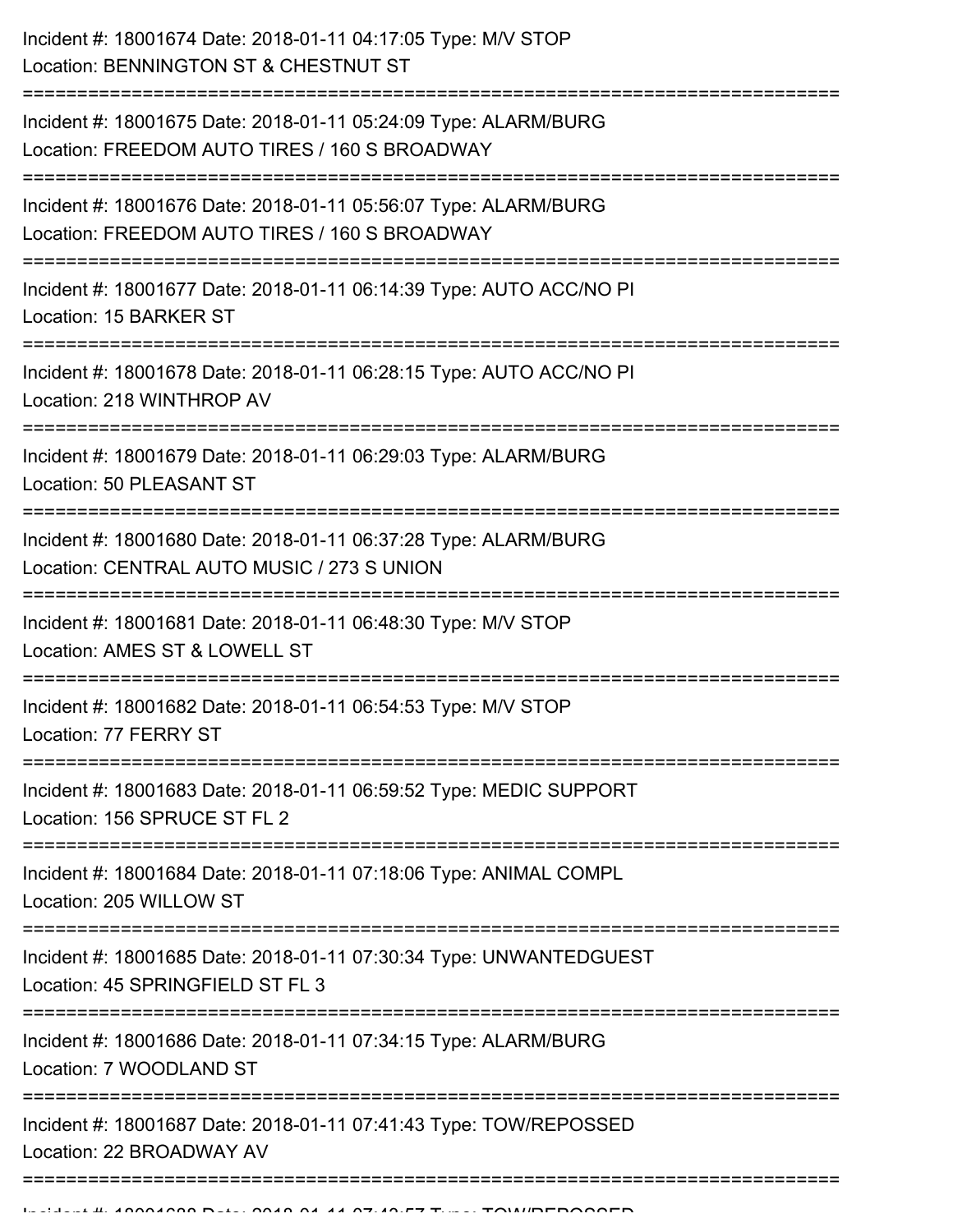| Location: 366 ESSEX ST                                                                                  |
|---------------------------------------------------------------------------------------------------------|
| Incident #: 18001689 Date: 2018-01-11 07:54:18 Type: MV/BLOCKING<br>Location: 258 ANDOVER ST            |
| Incident #: 18001690 Date: 2018-01-11 08:14:56 Type: CLOSE STREET<br>Location: 7 EXCHANGE ST            |
| Incident #: 18001691 Date: 2018-01-11 08:29:36 Type: AUTO ACC/NO PI<br>Location: 130 COMMON ST          |
| Incident #: 18001692 Date: 2018-01-11 09:22:23 Type: MV/BLOCKING<br>Location: 57 FERRY ST               |
| Incident #: 18001693 Date: 2018-01-11 09:25:43 Type: MAL DAMAGE<br>Location: 16 ALLSTON ST              |
| Incident #: 18001694 Date: 2018-01-11 09:39:24 Type: PARK & WALK<br>Location: 305 BROADWAY              |
| Incident #: 18001695 Date: 2018-01-11 09:54:50 Type: INVESTIGATION<br>Location: 28 SAVOIE AV            |
| Incident #: 18001696 Date: 2018-01-11 09:59:01 Type: NOTIFICATION<br>Location: 3 PACKARD ST             |
| Incident #: 18001698 Date: 2018-01-11 10:03:07 Type: SUS PERS/MV<br>Location: 580 BROADWAY              |
| Incident #: 18001697 Date: 2018-01-11 10:03:36 Type: PARK & WALK<br>Location: BROADWAY & HAVERHILL ST   |
| Incident #: 18001699 Date: 2018-01-11 10:06:34 Type: COURT TIME<br>Location: 2 APPLETON ST              |
| Incident #: 18001700 Date: 2018-01-11 10:12:44 Type: ALARM/BURG<br>Location: C1 BUFFET / 73 WINTHROP AV |
| Incident #: 18001701 Date: 2018-01-11 10:13:48 Type: MV/BLOCKING<br>Location: MERRIMACK ST & PARKER ST  |
| Incident #: 18001703 Date: 2018-01-11 10:15:52 Type: M/V STOP                                           |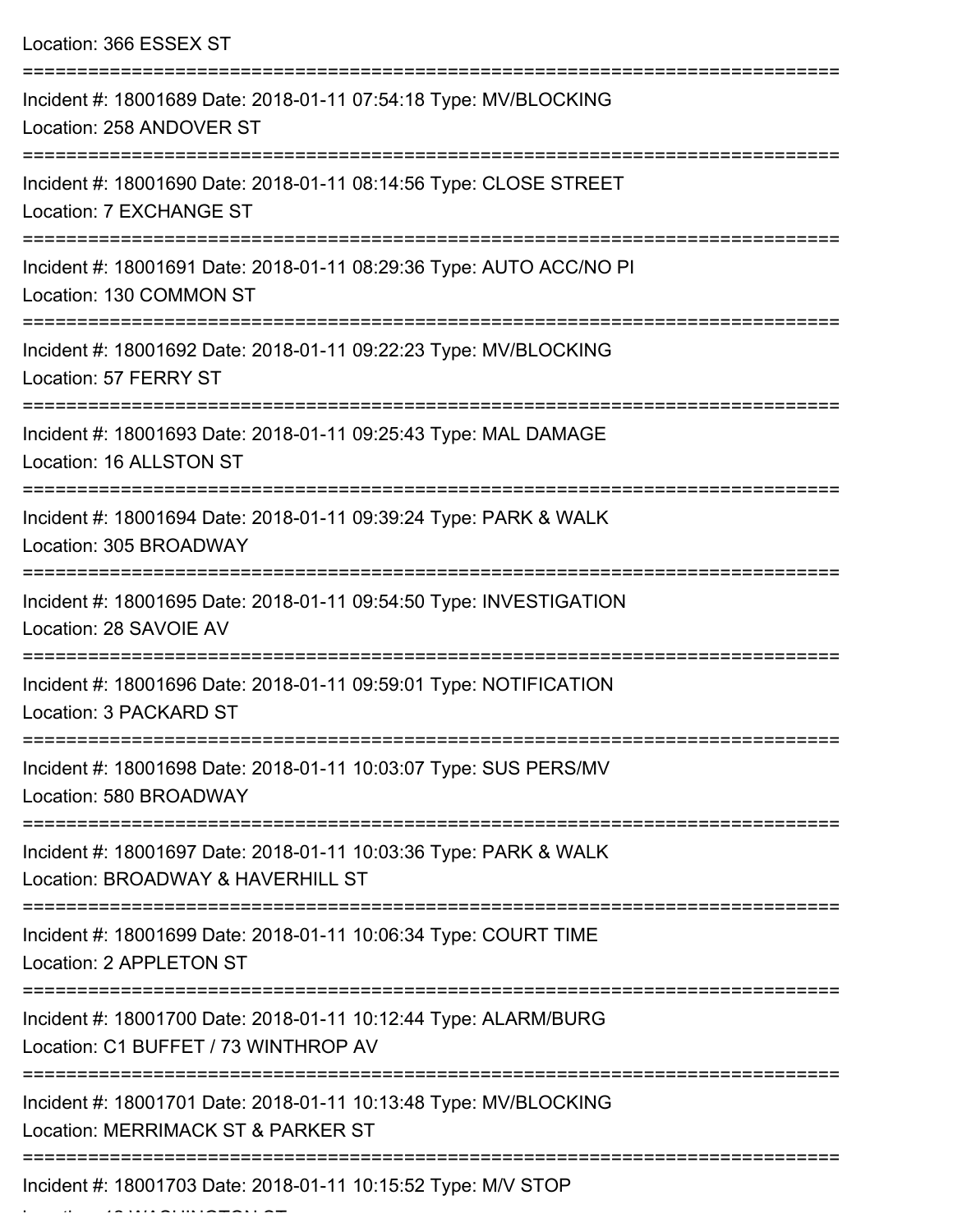| Incident #: 18001702 Date: 2018-01-11 10:16:09 Type: AUTO ACC/NO PI<br>Location: 65 MERRIMACK ST                                                  |
|---------------------------------------------------------------------------------------------------------------------------------------------------|
| Incident #: 18001704 Date: 2018-01-11 10:21:34 Type: WARRANT SERVE<br>Location: 465 RIVERSIDE DR                                                  |
| Incident #: 18001705 Date: 2018-01-11 10:22:52 Type: PARK & WALK<br>Location: BROADWAY & HAVERHILL ST                                             |
| Incident #: 18001706 Date: 2018-01-11 10:27:25 Type: INVESTIGATION<br>Location: 200 COMMON ST                                                     |
| Incident #: 18001707 Date: 2018-01-11 10:45:15 Type: MV/BLOCKING<br>Location: 2 GROVE ST                                                          |
| Incident #: 18001709 Date: 2018-01-11 10:47:21 Type: M/V STOP<br>Location: MERRIMACK ST & S UNION ST                                              |
| Incident #: 18001708 Date: 2018-01-11 10:47:28 Type: TOW OF M/V<br>Location: 1 COMMONWEALTH DR                                                    |
| Incident #: 18001710 Date: 2018-01-11 10:50:06 Type: MV/BLOCKING<br>Location: S BROADWAY & @CUMBERLAND FARMS                                      |
| Incident #: 18001711 Date: 2018-01-11 10:54:25 Type: DRUG INVEST<br>Location: 22 FITZ ST                                                          |
| Incident #: 18001712 Date: 2018-01-11 10:56:48 Type: ASSIST FIRE<br>Location: MARSHALLS / 73 WINTHROP AV                                          |
| Incident #: 18001713 Date: 2018-01-11 11:02:11 Type: MEDIC SUPPORT<br>Location: 86 SUMMER ST #3                                                   |
| --------------------------<br>Incident #: 18001714 Date: 2018-01-11 11:05:12 Type: DRUG INVEST<br>Location: LAWRENCE HIGH SCHOOL / 70 N PARISH RD |
| Incident #: 18001715 Date: 2018-01-11 11:19:02 Type: FIGHT<br>Location: 42 LEBANON ST                                                             |
| Incident #: 18001716 Date: 2018-01-11 11:40:02 Type: M/V STOP<br>Location: AMESBURY ST & HAVERHILL ST                                             |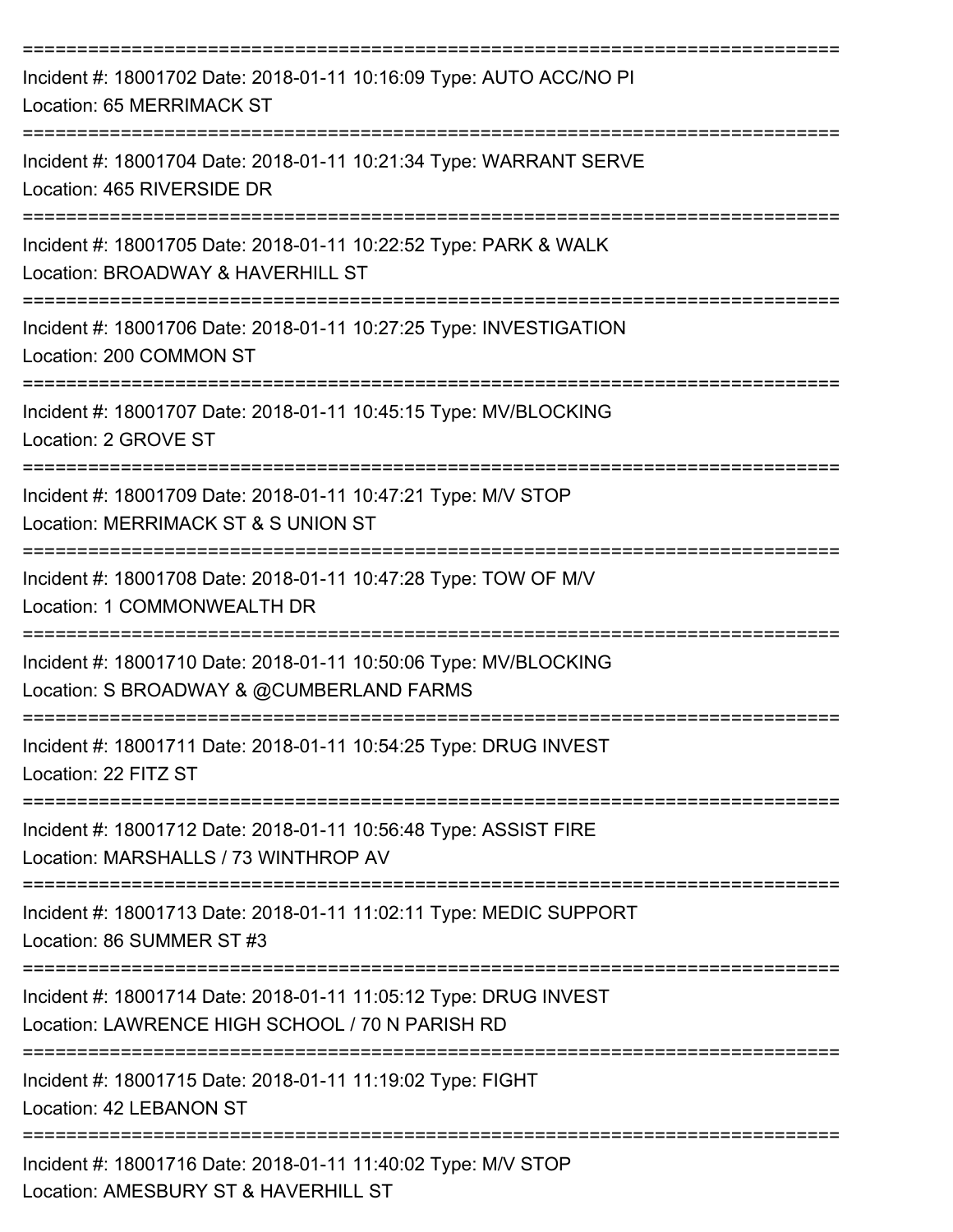| Incident #: 18001717 Date: 2018-01-11 11:48:13 Type: M/V STOP<br>Location: ANDOVER ST & PARKER ST                           |
|-----------------------------------------------------------------------------------------------------------------------------|
| Incident #: 18001718 Date: 2018-01-11 11:59:17 Type: COURT TIME<br>Location: 2 APPLETON ST                                  |
| Incident #: 18001719 Date: 2018-01-11 12:06:18 Type: M/V STOP<br>Location: GRAFTON ST & WINTHROP AV                         |
| Incident #: 18001720 Date: 2018-01-11 12:16:57 Type: M/V STOP<br>Location: 206 BROADWAY                                     |
| Incident #: 18001721 Date: 2018-01-11 12:24:25 Type: SUS PERS/MV<br>Location: 72 HAWLEY ST                                  |
| Incident #: 18001722 Date: 2018-01-11 12:25:57 Type: ANIMAL COMPL<br>Location: SOUTH LAWRENCE EAST SCHOOL / 165 CRAWFORD ST |
| Incident #: 18001723 Date: 2018-01-11 12:36:08 Type: M/V STOP<br>Location: 11 MARGIN ST                                     |
| Incident #: 18001724 Date: 2018-01-11 12:37:34 Type: M/V STOP<br>Location: S UNION ST & WINTHROP AV                         |
| Incident #: 18001725 Date: 2018-01-11 12:48:49 Type: PARK & WALK<br>Location: BRADFORD ST & BROADWAY                        |
| Incident #: 18001726 Date: 2018-01-11 12:55:28 Type: M/V STOP<br>Location: HANCOCK ST & MELROSE TER                         |
| Incident #: 18001727 Date: 2018-01-11 13:04:37 Type: M/V STOP<br>Location: 90 SALEM ST                                      |
| Incident #: 18001728 Date: 2018-01-11 13:06:37 Type: M/V STOP<br>Location: AMESBURY ST & METHUEN ST                         |
| Incident #: 18001729 Date: 2018-01-11 13:07:28 Type: LOST PROPERTY<br>Location: 38 NEWTON ST                                |
| Incident #: 18001730 Date: 2018-01-11 13:16:32 Type: MAL DAMAGE<br>Location: 43 SPRINGFIELD ST                              |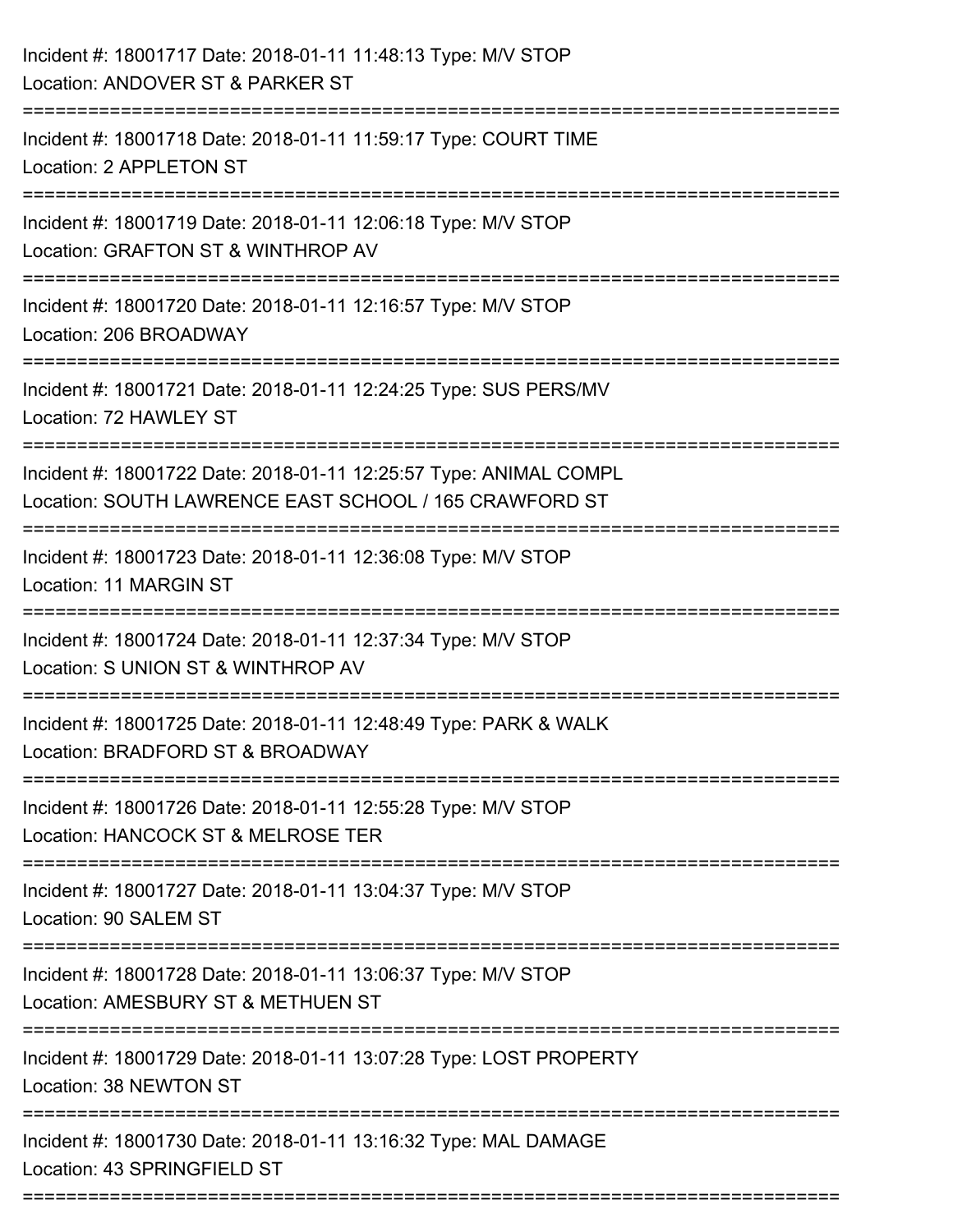| Incident #: 18001731 Date: 2018-01-11 13:36:39 Type: FRAUD<br>Location: 434 BROADWAY                                                                                      |
|---------------------------------------------------------------------------------------------------------------------------------------------------------------------------|
| Incident #: 18001732 Date: 2018-01-11 13:43:09 Type: HARASSMENT<br>Location: 18 FERRY ST #A                                                                               |
| Incident #: 18001733 Date: 2018-01-11 13:45:04 Type: THREATS<br>Location: 400 WATER ST                                                                                    |
| Incident #: 18001734 Date: 2018-01-11 13:55:25 Type: M/V STOP<br>Location: 381 HAVERHILL ST                                                                               |
| Incident #: 18001735 Date: 2018-01-11 13:56:36 Type: FRAUD<br>Location: 1 CLINTON CT                                                                                      |
| Incident #: 18001736 Date: 2018-01-11 14:02:04 Type: DRUG VIO<br>Location: 15 UNION ST                                                                                    |
| Incident #: 18001737 Date: 2018-01-11 14:14:32 Type: ALARM/HOLD<br>Location: TD BANKNORTH MA / 450 ESSEX ST                                                               |
| Incident #: 18001739 Date: 2018-01-11 14:26:35 Type: M/V STOP<br>Location: BENNINGTON ST & LAWRENCE ST<br>---------------------------------<br>========================== |
| Incident #: 18001738 Date: 2018-01-11 14:28:37 Type: ANIMAL COMPL<br><b>Location: BELKNAP ST</b>                                                                          |
| Incident #: 18001740 Date: 2018-01-11 14:29:33 Type: DRUG VIO<br>Location: BENNINGTON ST & LAWRENCE ST                                                                    |
| Incident #: 18001741 Date: 2018-01-11 14:57:18 Type: LARCENY/PAST<br>Location: 8 BAILEY ST #6                                                                             |
| Incident #: 18001742 Date: 2018-01-11 15:00:10 Type: M/V STOP<br>Location: BROADWAY & LOWELL ST                                                                           |
| Incident #: 18001743 Date: 2018-01-11 15:08:27 Type: M/V STOP<br>Location: FRANKLIN ST & LOWELL ST                                                                        |
| Incident #: 18001744 Date: 2018-01-11 15:10:44 Type: AUTO ACC/NO PI<br>Location: 123 EMMETT ST                                                                            |
|                                                                                                                                                                           |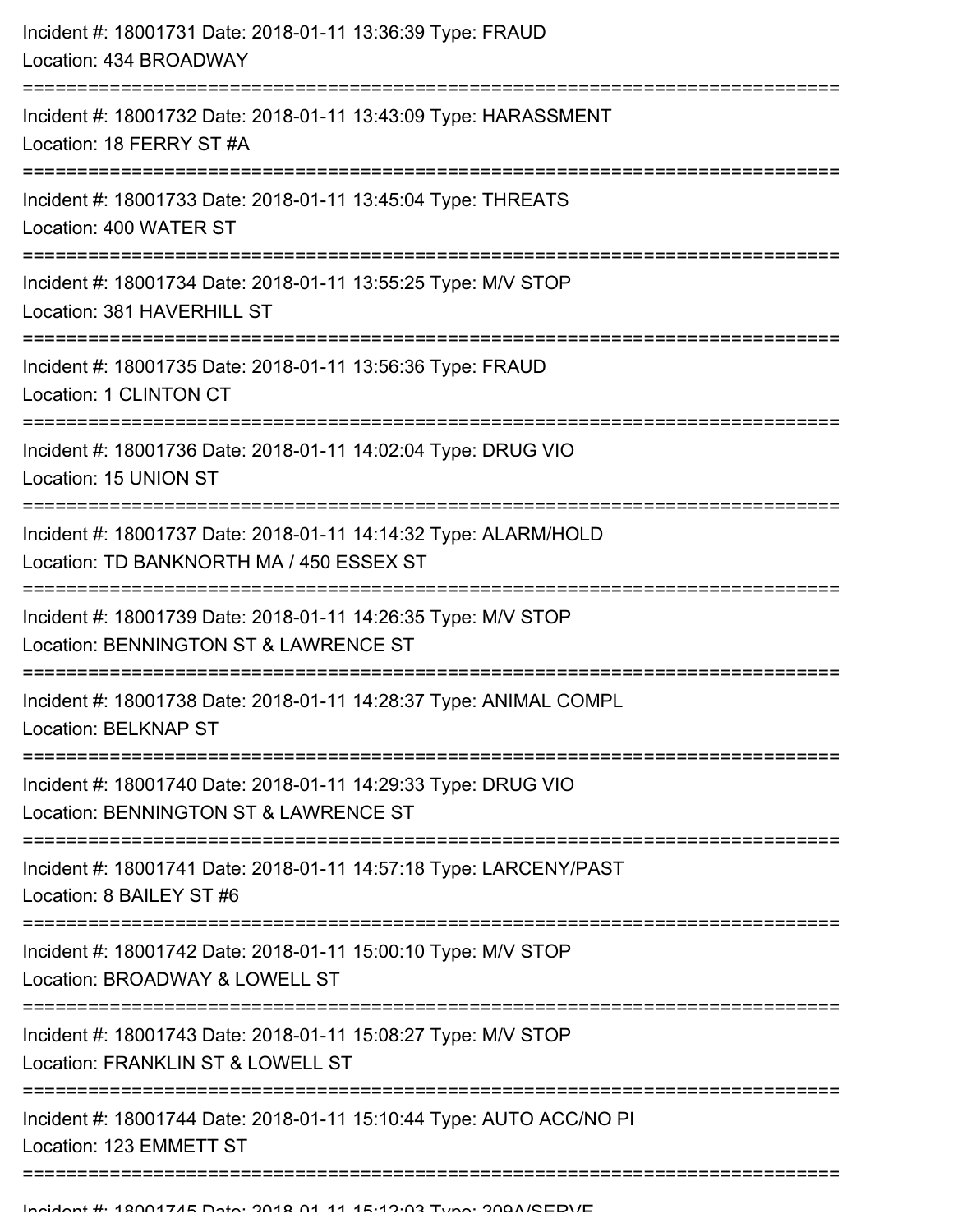Location: 107 GARDEN ST

| Incident #: 18001746 Date: 2018-01-11 15:15:05 Type: M/V STOP<br>Location: AMESBURY ST & LOWELL ST                             |
|--------------------------------------------------------------------------------------------------------------------------------|
| Incident #: 18001747 Date: 2018-01-11 15:21:27 Type: M/V STOP<br><b>Location: CENTRAL BRIDGE</b>                               |
| Incident #: 18001748 Date: 2018-01-11 15:23:43 Type: AUTO ACC/NO PI<br>Location: NEW BALANCE ATHLETIC SHOE CORP / 5 S UNION ST |
| Incident #: 18001749 Date: 2018-01-11 15:27:11 Type: 209A/SERVE<br>Location: 29 JOSEPHINE AV                                   |
| Incident #: 18001750 Date: 2018-01-11 15:31:56 Type: DISTURBANCE<br>Location: MARKET BASKET / 700 ESSEX ST                     |
| Incident #: 18001753 Date: 2018-01-11 15:36:43 Type: UNWANTEDGUEST<br>Location: 312 WATER ST #APT A                            |
| Incident #: 18001751 Date: 2018-01-11 15:38:18 Type: 209A/SERVE<br>Location: 112 STEARNS AV                                    |
| Incident #: 18001752 Date: 2018-01-11 15:39:45 Type: AUTO ACC/PI<br>Location: 414 COMMON ST                                    |
| Incident #: 18001754 Date: 2018-01-11 15:47:47 Type: M/V STOP<br>Location: 265 MERRIMACK ST                                    |
| Incident #: 18001755 Date: 2018-01-11 15:55:08 Type: GENERAL SERV<br>Location: 42 WHITE ST #72                                 |
| Incident #: 18001756 Date: 2018-01-11 16:05:48 Type: VIO 209A<br>Location: 22 BEACON AV                                        |
| Incident #: 18001757 Date: 2018-01-11 16:06:50 Type: M/V STOP<br>Location: BROADWAY & LOWELL ST                                |
| Incident #: 18001758 Date: 2018-01-11 16:10:31 Type: M/V STOP<br>Location: BROADWAY & LOWELL ST                                |
| Incident #: 18001759 Date: 2018-01-11 16:14:31 Type: M/V STOP                                                                  |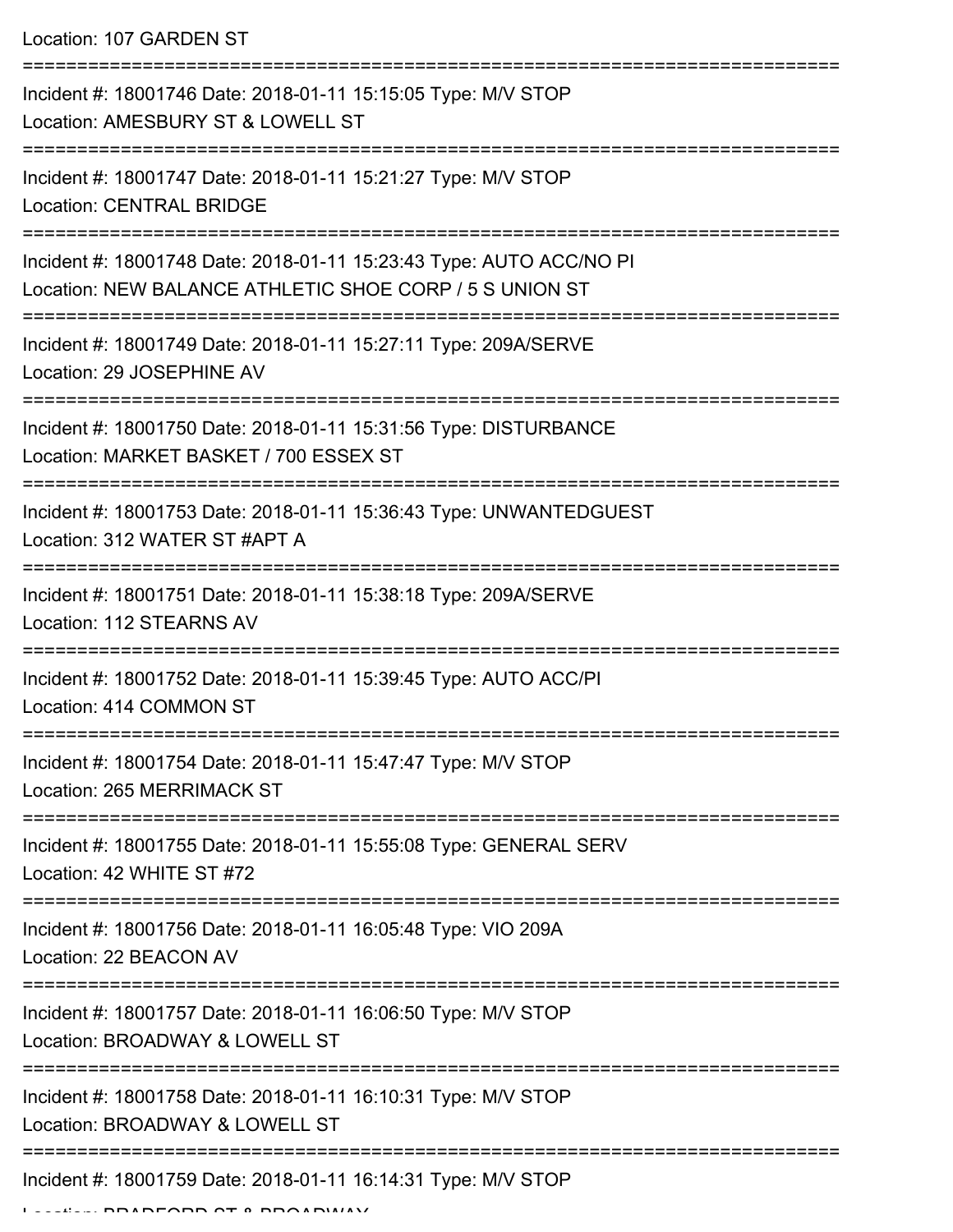| Incident #: 18001760 Date: 2018-01-11 16:20:47 Type: M/V STOP<br>Location: BROADWAY & LOWELL ST                                                  |
|--------------------------------------------------------------------------------------------------------------------------------------------------|
| Incident #: 18001761 Date: 2018-01-11 16:22:37 Type: AUTO ACC/NO PI<br>Location: MERRIMACK ST & S UNION ST                                       |
| Incident #: 18001762 Date: 2018-01-11 16:25:57 Type: M/V STOP<br>Location: BROADWAY & CONCORD ST                                                 |
| Incident #: 18001763 Date: 2018-01-11 16:26:28 Type: M/V STOP<br>Location: BRADFORD ST & BROADWAY                                                |
| Incident #: 18001764 Date: 2018-01-11 16:30:18 Type: M/V STOP<br>Location: LAWRENCE ST & LOWELL ST                                               |
| Incident #: 18001766 Date: 2018-01-11 16:32:35 Type: M/V STOP<br>Location: CS6335 LOWELL ST                                                      |
| Incident #: 18001765 Date: 2018-01-11 16:33:27 Type: AUTO ACC/NO PI<br>Location: 51 CHELMSFORD ST                                                |
| Incident #: 18001767 Date: 2018-01-11 16:38:27 Type: SUS PERS/MV<br>Location: BARNARD RD & MT VERNON ST                                          |
| Incident #: 18001768 Date: 2018-01-11 16:51:45 Type: DISTURBANCE<br>Location: 85 NEWBURY ST #3R FL 3                                             |
| -------------------------------<br>Incident #: 18001769 Date: 2018-01-11 16:54:09 Type: SUICIDE ATTEMPT<br>Location: TEDESCHI / 703 HAVERHILL ST |
| Incident #: 18001770 Date: 2018-01-11 16:55:28 Type: MV/BLOCKING<br>Location: JACKSON ST & LOGAN ST                                              |
| Incident #: 18001771 Date: 2018-01-11 17:12:24 Type: M/V STOP<br>Location: ABBOTT ST & BLANCHARD ST                                              |
| Incident #: 18001772 Date: 2018-01-11 17:14:38 Type: HIT & RUN M/V<br>Location: 360 MERRIMACK ST                                                 |
| Incident #: 18001773 Date: 2018-01-11 17:19:27 Type: SUS PERS/MV<br>Location: W LAUREL ST                                                        |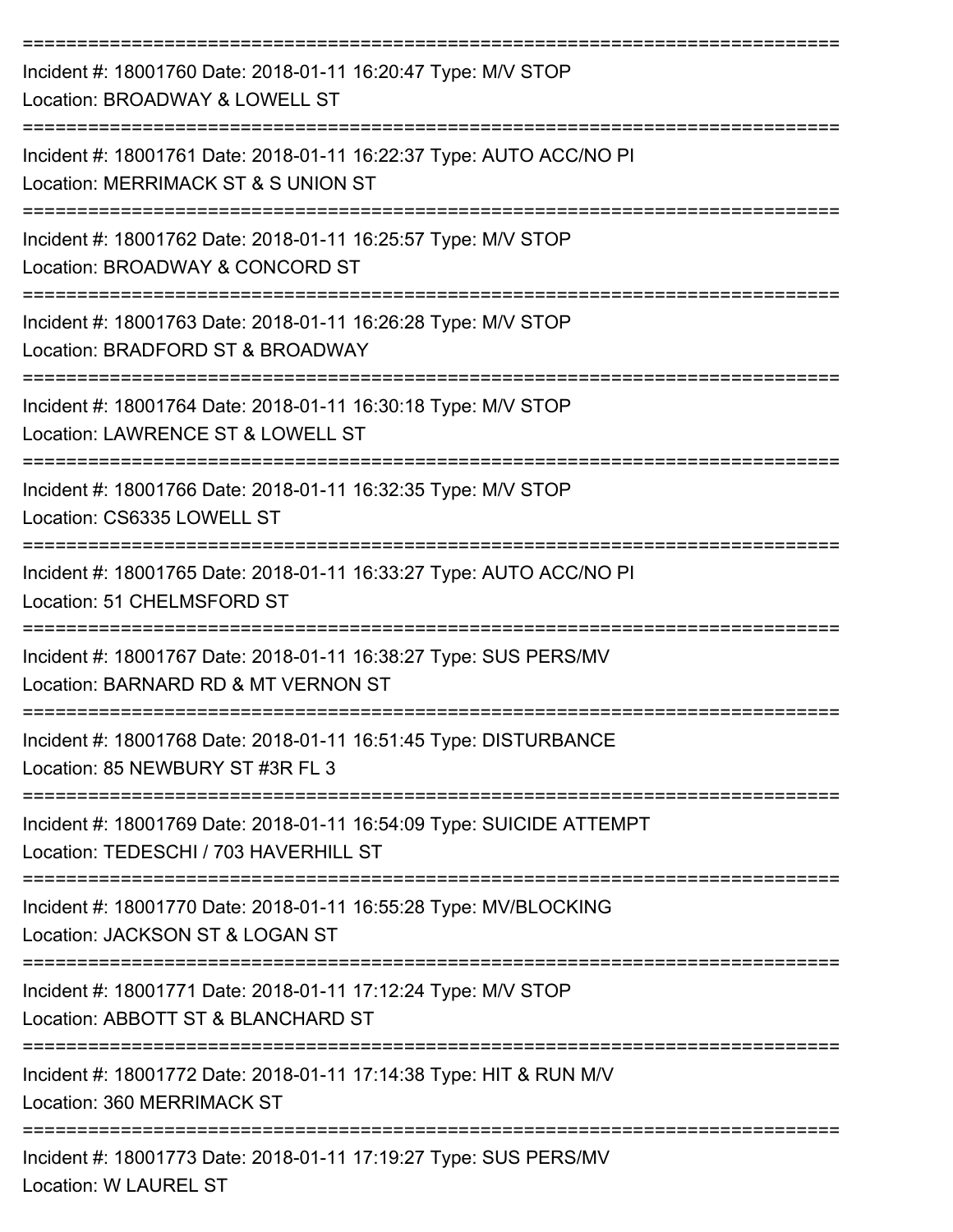| Incident #: 18001774 Date: 2018-01-11 17:27:47 Type: HIT & RUN M/V<br>Location: SUNOCO SERVICE, SANCHEZ / 599 BROADWAY |
|------------------------------------------------------------------------------------------------------------------------|
| Incident #: 18001775 Date: 2018-01-11 17:37:42 Type: SHOTS FIRED<br>Location: 49 WARREN ST #1 FL 1                     |
| Incident #: 18001776 Date: 2018-01-11 17:43:34 Type: M/V STOP<br>Location: ABBOTT ST & S UNION ST<br>-----------       |
| Incident #: 18001777 Date: 2018-01-11 17:46:48 Type: NEIGHBOR PROB<br>Location: 32 LAWRENCE ST #50 FL 4                |
| Incident #: 18001778 Date: 2018-01-11 17:49:46 Type: TOW OF M/V<br>Location: 112 MARSTON ST (N)                        |
| Incident #: 18001779 Date: 2018-01-11 17:57:48 Type: MEDIC SUPPORT<br>Location: 10 SCHOOL ST FL 2                      |
| Incident #: 18001780 Date: 2018-01-11 18:11:23 Type: ANIMAL COMPL<br>Location: 3 GREENFIELD ST                         |
| Incident #: 18001781 Date: 2018-01-11 18:13:36 Type: MEDIC SUPPORT<br><b>Location: 11 GRAINGER ST</b>                  |
| Incident #: 18001782 Date: 2018-01-11 18:15:24 Type: M/V STOP<br>Location: WINTHROP AV                                 |
| Incident #: 18001783 Date: 2018-01-11 18:17:00 Type: M/V STOP<br>Location: CORNISH ST & KNOX ST                        |
| Incident #: 18001784 Date: 2018-01-11 18:26:27 Type: FIRE/MV<br>Location: 350 LAWRENCE ST                              |
| Incident #: 18001785 Date: 2018-01-11 18:41:57 Type: DISTURBANCE<br>Location: 169 HAVERHILL ST #2 FL 2                 |
| Incident #: 18001786 Date: 2018-01-11 18:47:32 Type: M/V STOP<br>Location: COMMON ST & UNION ST                        |
| Incident #: 18001787 Date: 2018-01-11 18:48:21 Type: ALARM/BURG<br>Location: CITY HALL / 200 COMMON ST                 |
|                                                                                                                        |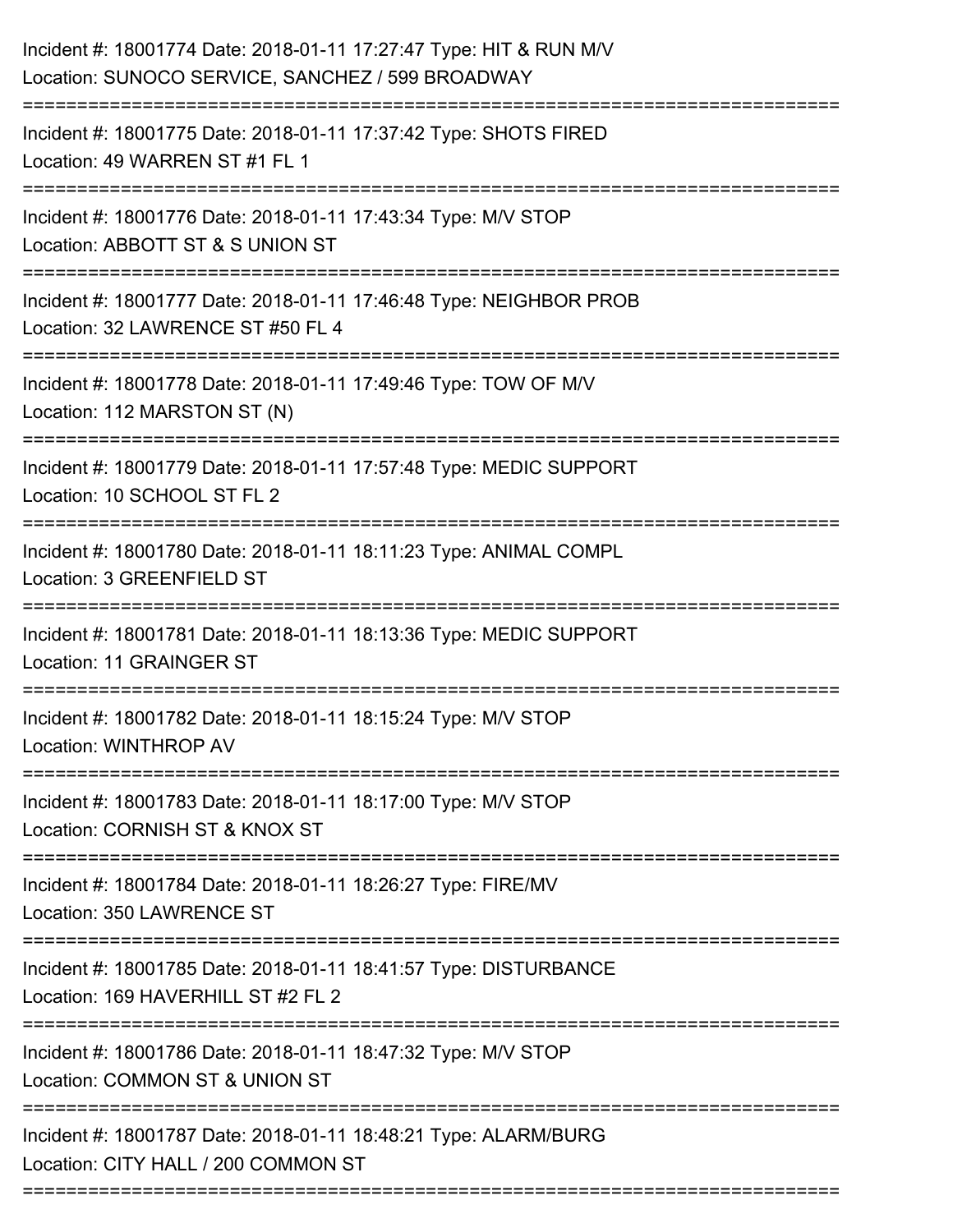| Incident #: 18001789 Date: 2018-01-11 19:08:44 Type: M/V STOP<br>Location: COMMON ST & HAMPSHIRE ST   |
|-------------------------------------------------------------------------------------------------------|
| Incident #: 18001790 Date: 2018-01-11 19:33:07 Type: DISTURBANCE<br>Location: MCDONALDS / 50 BROADWAY |
| Incident #: 18001791 Date: 2018-01-11 19:54:25 Type: ALARM/BURG<br>Location: 41 TYLER ST              |
| Incident #: 18001792 Date: 2018-01-11 20:02:09 Type: SUS PERS/MV<br>Location: 345 LOWELL ST           |
| Incident #: 18001793 Date: 2018-01-11 20:16:55 Type: M/V STOP<br>Location: AMESBURY ST & HAVERHILL ST |
| Incident #: 18001794 Date: 2018-01-11 20:18:57 Type: HIT & RUN M/V<br>Location: 93 BRADFORD ST        |
| Incident #: 18001795 Date: 2018-01-11 20:26:08 Type: DISTURBANCE<br>Location: MCDONALDS / 50 BROADWAY |
| Incident #: 18001796 Date: 2018-01-11 20:27:47 Type: SUS PERS/MV<br>Location: 35 LEONARD AV           |
| Incident #: 18001797 Date: 2018-01-11 21:00:26 Type: STOL/MV/PAS<br>Location: 10 LEROY AV #2          |
| Incident #: 18001798 Date: 2018-01-11 21:06:31 Type: AUTO ACC/NO PI<br>Location: 15A PERRY AV         |
| Incident #: 18001799 Date: 2018-01-11 21:10:58 Type: WARRANT SERVE<br>Location: AVON ST & BRUCE ST    |
| Incident #: 18001800 Date: 2018-01-11 21:19:24 Type: DOMESTIC/PAST<br>Location: 32 BRADFORD ST        |
| Incident #: 18001801 Date: 2018-01-11 21:30:16 Type: LOUD NOISE<br>Location: 55 AUBURN ST             |
| Incident #: 18001802 Date: 2018-01-11 21:35:10 Type: NEIGHBOR PROB                                    |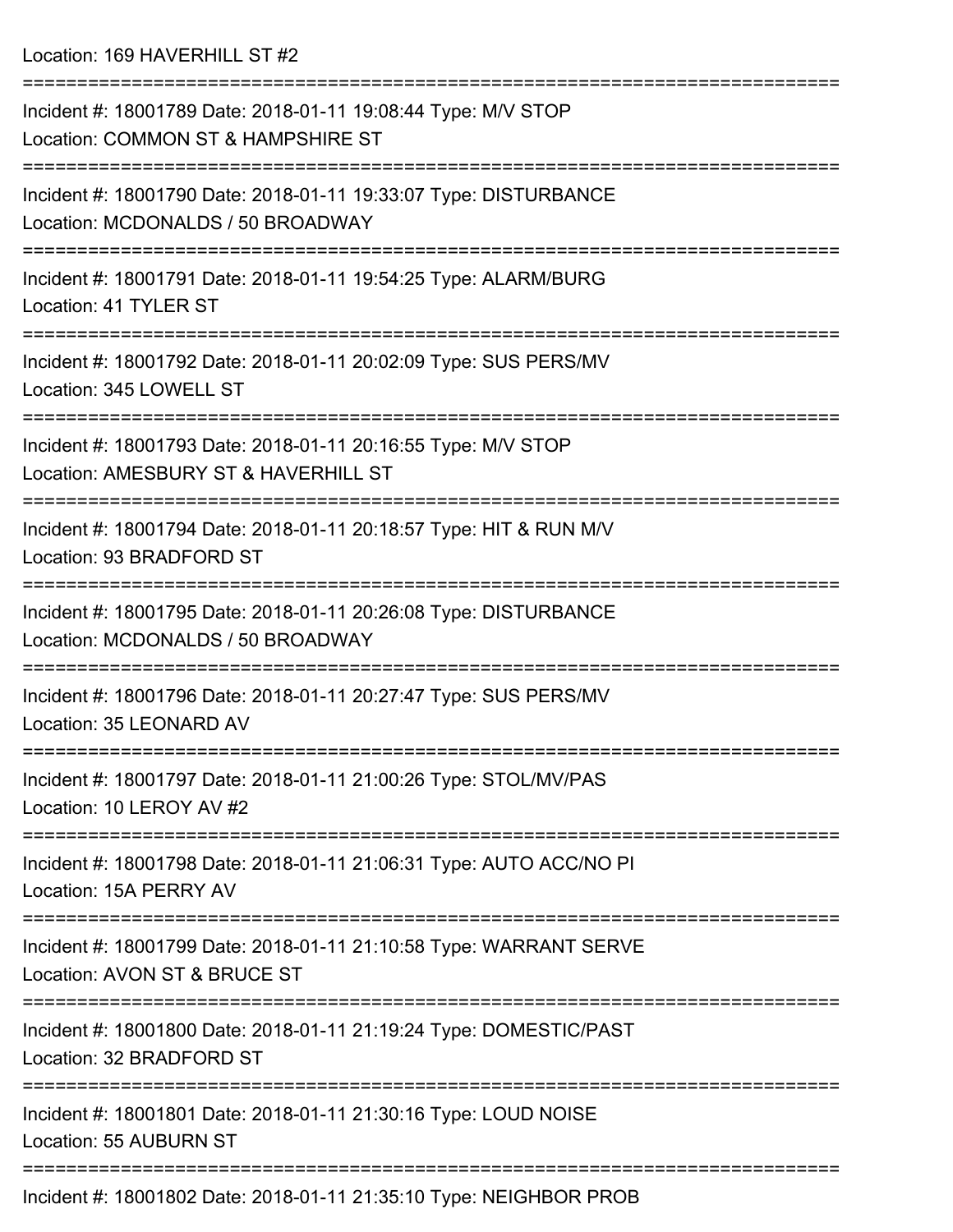| Location: 54 NEWBURY ST #6 FL 1                                                                                                           |
|-------------------------------------------------------------------------------------------------------------------------------------------|
| Incident #: 18001803 Date: 2018-01-11 21:40:33 Type: NEIGHBOR PROB<br>Location: 77 S UNION ST #311 FL 3                                   |
| Incident #: 18001804 Date: 2018-01-11 21:40:37 Type: BUILDING CHK<br>Location: 53 AUBURN ST.                                              |
| Incident #: 18001806 Date: 2018-01-11 22:18:47 Type: LOST PROPERTY<br>Location: 45 CROSBY ST FL 3<br>___________________                  |
| Incident #: 18001805 Date: 2018-01-11 22:19:07 Type: TOW OF M/V<br>Location: HOLIDAY INN EXPRESS / 224 WINTHROP AV                        |
| Incident #: 18001807 Date: 2018-01-11 22:38:07 Type: MEDIC SUPPORT<br>Location: BROADWAY & COMMON ST                                      |
| Incident #: 18001808 Date: 2018-01-11 22:42:20 Type: HIT & RUN M/V<br>Location: 192 UNION ST                                              |
| Incident #: 18001809 Date: 2018-01-11 22:46:00 Type: DOMESTIC/PROG<br>Location: 32 LAWRENCE ST #42                                        |
| ----------------------<br>---------------<br>Incident #: 18001810 Date: 2018-01-11 23:04:40 Type: NOISE ORD<br>Location: 69 BUNKERHILL ST |
| Incident #: 18001811 Date: 2018-01-11 23:05:40 Type: ALARM/BURG<br>Location: JIMENEZ SUPER MARKET / 117 NEWBURY ST                        |
| Incident #: 18001812 Date: 2018-01-11 23:14:04 Type: BUILDING FIRE<br>Location: 336 PARK ST                                               |
| Incident #: 18001813 Date: 2018-01-11 23:19:35 Type: SUS PERS/MV<br>Location: PRIMO'S LIQUORS / 450 HAVERHILL ST                          |
| Incident #: 18001814 Date: 2018-01-11 23:20:48 Type: M/V STOP<br>Location: BROADWAY & LOWELL ST                                           |
| Incident #: 18001815 Date: 2018-01-11 23:24:50 Type: UNWANTEDGUEST<br>Location: 13 EUTAW ST #C                                            |
| Incident #: 18001816 Date: 2018-01-11 23:27:16 Type: M/V STOP                                                                             |